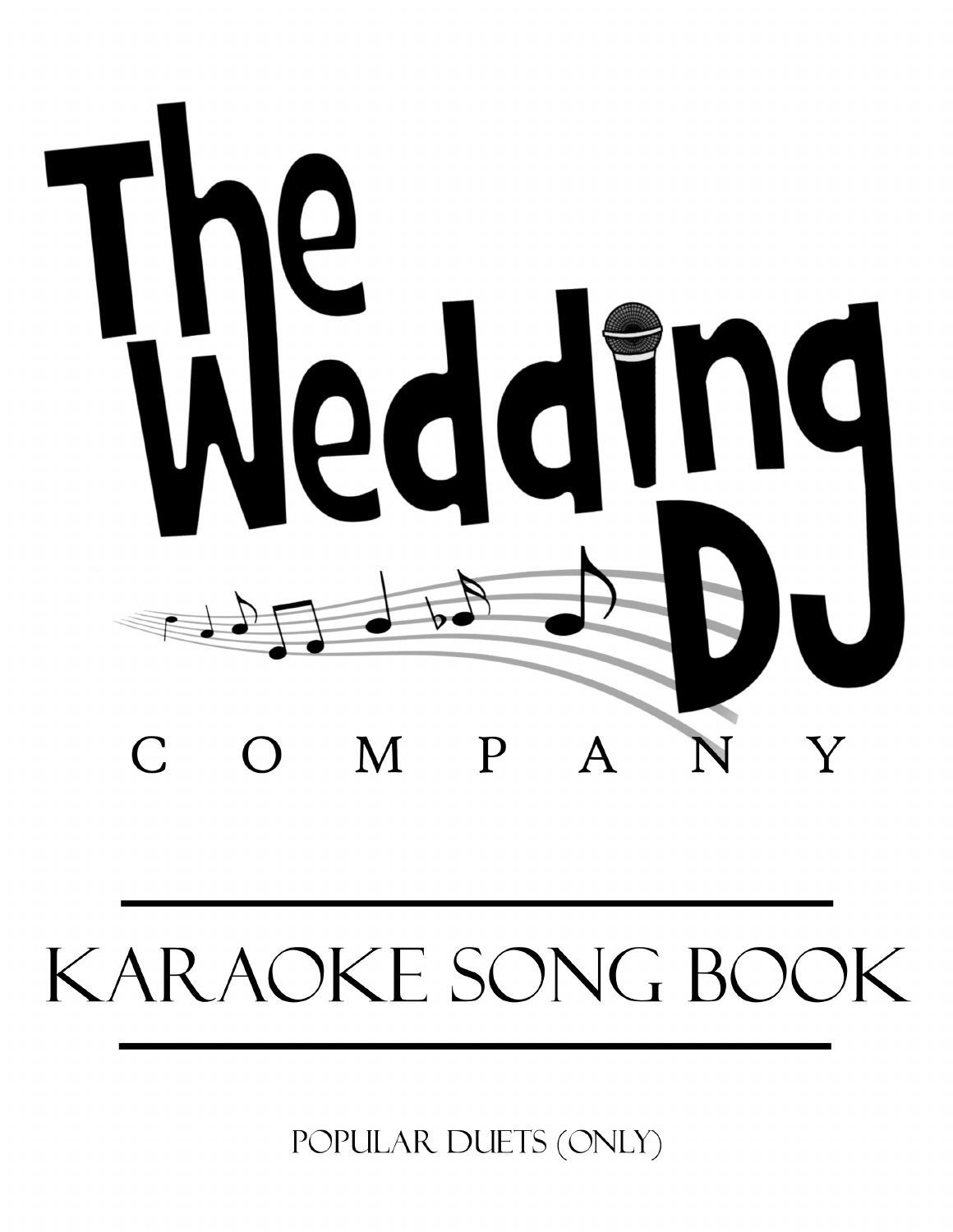## **Popular Duets** by Title

| Title                                    | <b>Artist</b>                           |
|------------------------------------------|-----------------------------------------|
| (I've Had) The Time Of My Life (Duet)    | BILL MEDLEY & JENNIFER WARNES           |
| 1 2 Step (Duet)                          | <b>CIARA &amp; MISSY ELLIOTT</b>        |
| 19 & Crazy (Duet Version)                | <b>BOMSHEL</b>                          |
| After All (Duet)                         | <b>CHER &amp; PETER CETERA</b>          |
| Ain't Nothing Like The Real Thing (Duet) | MARVIN GAYE & TAMMI TERRELL             |
| Ain't No Mountain High Enough (Duet)     | <b>MARVIN GAYE &amp; TAMMI TERRELL</b>  |
| Almost Paradise (Duet)                   | MIKE RENO & ANN WILSON                  |
| Always (Duet)                            | <b>ATLANTIC STARR</b>                   |
| Are You Sure (Duet Version)              | <b>ALLISONS</b>                         |
| Baby, It's Cold Outside (Duet)           | RAY CHARLES & BETTY CARTER              |
| Barbie Girl (Duet)                       | <b>AQUA</b>                             |
| Boy Is Mine (Duet)                       | <b>BRANDY &amp; MONICA</b>              |
| <b>Bring The Noise (Duet)</b>            | PUBLIC ENEMY & ANTHRAX                  |
| Broken (Duet Version)                    | <b>SEETHER</b>                          |
| Crazy In Love (Duet)                     | <b>BEYONCE &amp; JAY-Z</b>              |
| Cruisin' (Duet)                          | <b>HUEY LEWIS &amp; GWYNETH PALTROW</b> |
| Don't Go Breaking My Heart (Duet)        | ELTON JOHN & KIKI DEE                   |
| Don't Know Much (Duet)                   | LINDA RONSTADT & AARON NEVILLE          |
| Don't Mess With My Man (M-F Duet)        | <b>NIVEA</b>                            |
| Don't You Want Me (Duet)                 | <b>HUMAN LEAGUE</b>                     |
| Empire State Of Mind (Duet)              | JAY Z & ALICIA KEYS                     |
| Endless Love (Duet)                      | DIANA ROSS & LIONEL RICHIE              |
| Endless Love (Duet)                      | LIONEL RICHIE & DIANA ROSS              |
| From This Moment On (Duet)               | <b>SHANIA TWAIN &amp; BRYAN WHITE</b>   |
| Gotta Go My Own Way (Duet)               | <b>HIGH SCHOOL MUSICAL</b>              |
| Heatwave (Duet Version)                  | <b>WILEY</b>                            |
| I Got You Babe (Duet)                    | <b>SONNY &amp; CHER</b>                 |
| I Run To You (Duet)                      | <b>LADY ANTEBELLUM</b>                  |
| I'd Do Anything For Love (Duet)          | <b>MEATLOAF</b>                         |
| I'm Leaving (Duet)                       | <b>LODGER</b>                           |
| I'm Your Angel (Duet)                    | R KELLY & CELINE DION                   |
| Islands In The Stream (Duet)             | <b>KENNY ROGERS &amp; DOLLY PARTON</b>  |
| It Takes Two (Duet)                      | <b>MARVIN GAYE &amp; KIM WESTON</b>     |
| It's Your Love (Duet)                    | TIM MCGRAW & FAITH HILL                 |
| Jackson (Duet)                           | <b>JOHNNY CASH &amp; JUNE CARTER</b>    |
| Just You And I (Duet)                    | EDDIE RABBITT & CRYSTAL GAYLE           |
| Keep On Loving You (Duet)                | <b>STEEL MAGNOLIA</b>                   |
| Leather And Lace (Duet)                  | STEVIE NICKS & DON HENLEY               |
| Losers (Duet Version)                    | ROBBIE WILLIAMS ft. LISSIE              |
| Love (Duet)                              | <b>SUGARLAND</b>                        |
| Love Shack (Duet)                        | <b>B-52'S</b>                           |
| Love The Way You Lie (Duet)              | <b>EMINEM &amp; RIHANNA</b>             |
| Lucky Stars (Duet)                       | <b>DEAN FRIEDMAN</b>                    |
| Me And My Shadow (Duet)                  | ROBBIE WILLIAMS & NICOLE KIDMAN         |
| Mesmerized (M-F Duet)                    | <b>JA RULE &amp; ASHANTI</b>            |
| Nobody Loves Me Like You Do (Duet)       | ANNE MURRAY & DAVE LOGGINS              |
| One By One (Duet)                        | KITTY WELLS & RED FOLEY                 |
| Our Kind Of Love (Duet)                  | <b>LADY ANTEBELLUM</b>                  |
| Picture (Duet)                           | KID ROCK & SHERYL CROW                  |
| Rabbit (Duet Version)                    | <b>CHAS &amp; DAVE</b>                  |